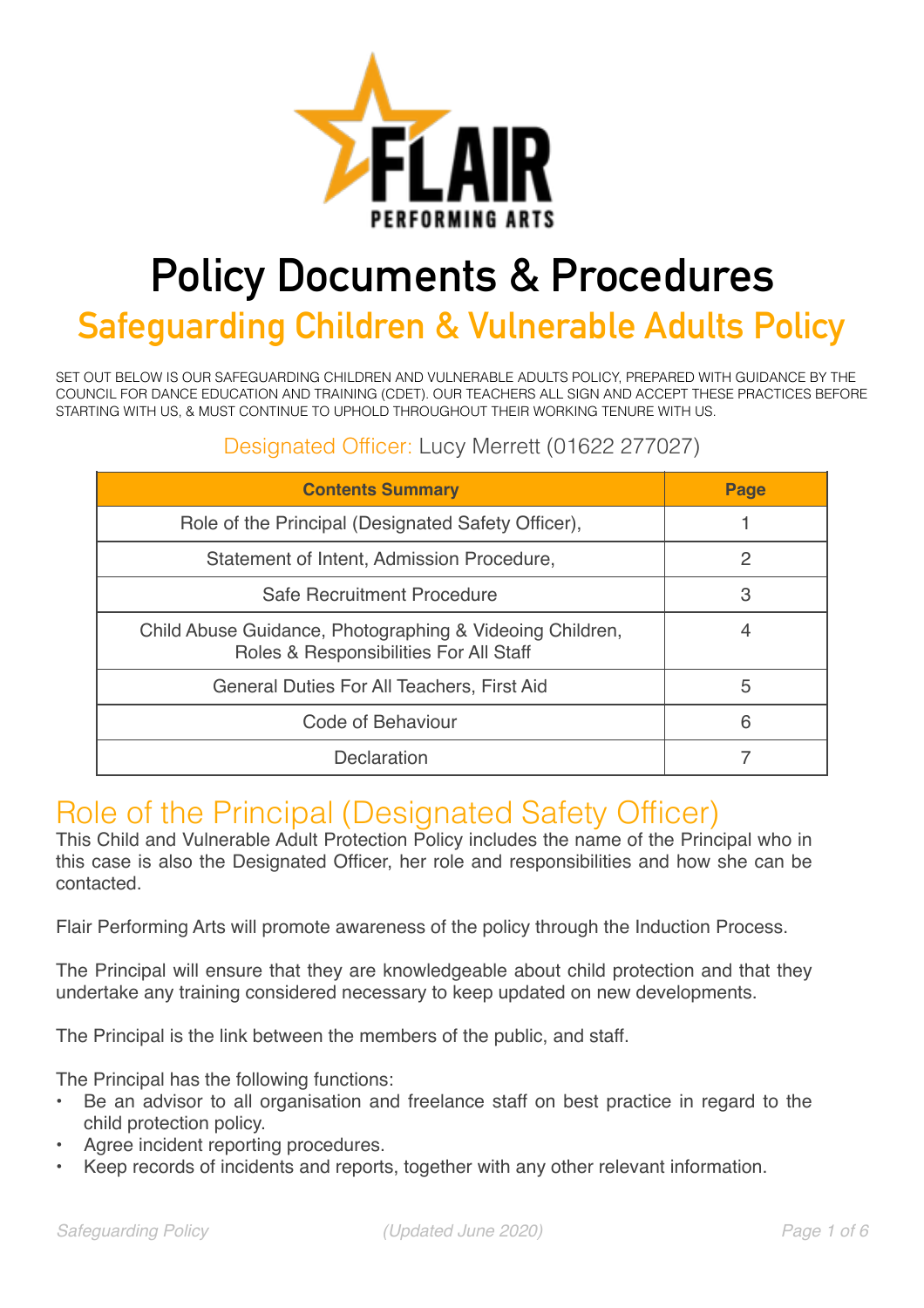- Report incidents to the Statutory Authorities and ensure that appropriate information is available at the time of referral and that the referral is confirmed in writing, under confidential cover.
- Ensure that individual case records are maintained of any compliant, injury or action taken by the organisation.

### Statement of Intent

We recognise that we have an explicit duty to safeguard and protect children from abuse as defined in the Children Act 2004 and the Education Act 2002.

Everyone at our organisation shares an objective to help keep children, young people and vulnerable adults safe by:

- Providing a safe environment to learn in.
- Identifying and responding to children, young people and vulnerable adults in need or support and / or protection.
- Supporting children's development in ways which will foster a sense of self esteem and independence.
- Fostering a learning environment in which every pupil feels valued and able to articulate their wishes and feelings in their preferred method of communication in an atmosphere of acceptance and trust.

We will endeavour to ensure that children and vulnerable adults are protected from harm while they visit or are attending classes on our property. We will do this by:

- Making sure our staff are carefully selected.
- Providing appropriate training for staff in issues of child protection.
- Ensure all teachers hold an enhanced Disclosures & Barring Service check.
- To establish and maintain an ethos where children and young people feel secure and are encourage to talk, and are listed to.
- Taking all reasonable steps to ensure the health, safety and welfare of any child or vulnerable adult in contact with us.
- Not physically, emotionally or sexually abusing any child or vulnerable adult in contact with us.
- Taking all reasonable steps to prevent any staff member, persons working for us or member of the public from putting any child or vulnerable adult in a situation in which there is an unreasonable risk to their health and safety.
- Reporting to the Principal, or other Designated Officer any evidence or reasonable suspicion that a child or vulnerable adult has been physically, emotionally or sexually abused in contact with us or anyone in our organisation.
- Referring to statutory authorities all incidents reported to the Principal or Designated Safety Officer.
- Implementing this policy in conjunction with our Health and Safety guidelines already in place.

Everyone working or applying to work for this organisation is to be made aware of our policy for children's welfare. Furthermore, this document will be issued to all staff and other people who are likely to have contact with children as part of their work with us. Copies of the policy will be held by the Principal of Flair Performing Arts.

### Admission Procedure

A register of names, dates of birth, important health information, next of kin, postal and email addresses and telephone numbers for emergencies will be kept.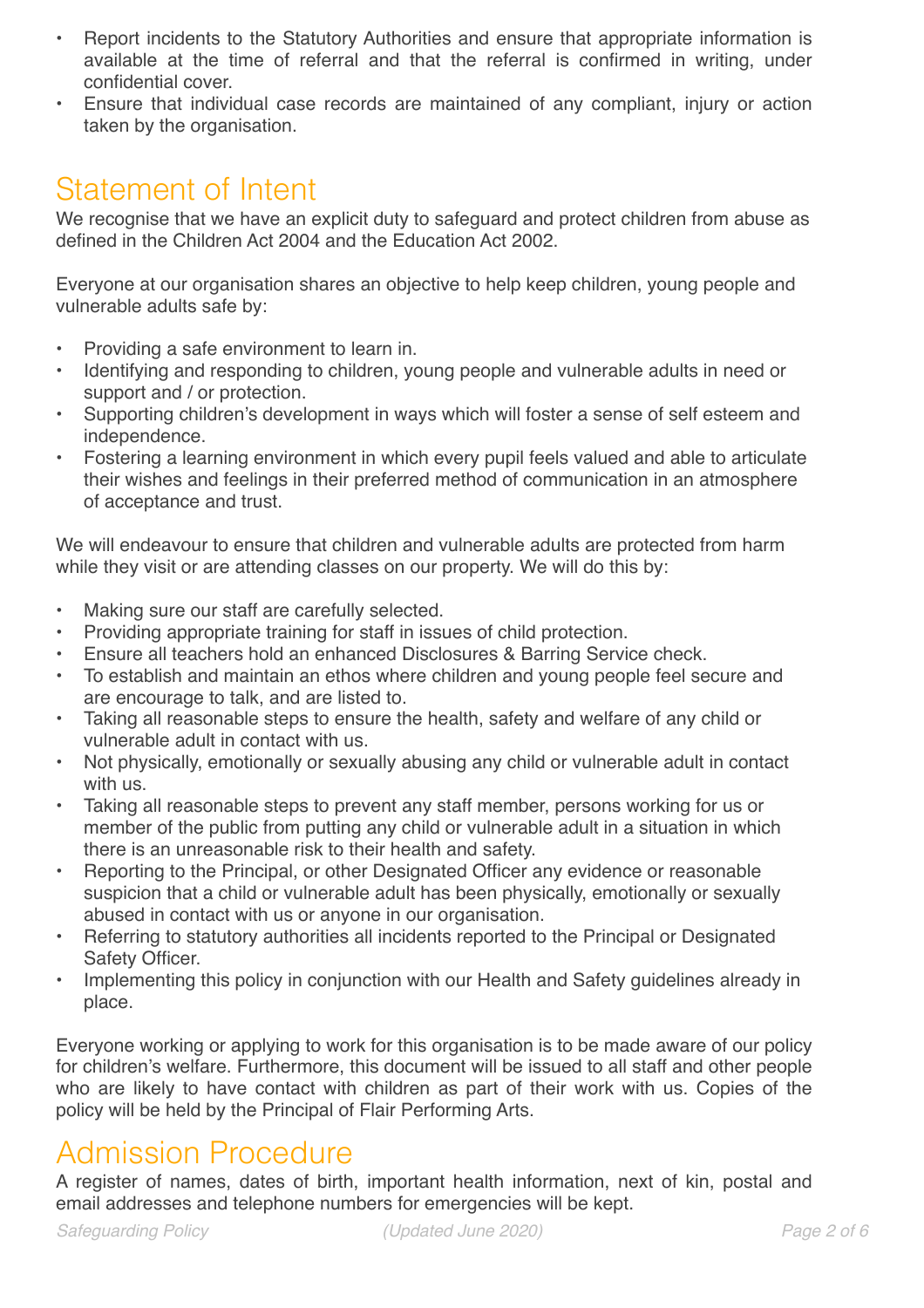# Safe Recruitment Procedure

In order to safeguard and promote the welfare of its pupils and ensure that risk of harm is minimised, Flair Performing Arts employs a safe recruitment and selection policy which complies with national and local guidance. All recruitment procedures involve the following processes.

All successful applicants including teachers & freelance teachers will undertake or evidence and existing enhanced DBS check. It is the Principal's responsibility to view the contents of the enhanced DBS and make a decision about whether that staff member should be excluded from working with young people within Flair Performing Arts. Employment records, references and qualifications will be verified for staff positions and references will be taken up for volunteers if they are not known to us. All appointments are subject to these checks being satisfactory.

The job specification will state the competencies and qualities required by the successful candidate and will state that the interview will explore issues relating to safeguarding and promoting the welfare of children. Additionally, for short-listed candidates, any relevant issues relating to the employment breaks or reference queries will be taken up at interview.

The information pack for candidates will include; the application form, job description, the Children and Vulnerable Adults Protection Policy, Health & Safety Policy and Code of Professional Conduct & Practise for Teachers.

References will be sought before interviews take place. Open references and testimonials provided by applicants will not be accepted. No candidate will be appointed until a verified reference is received and scrutinised. For successful candidates, written references will be sought be verbally verified.

All applicants will undergo a face to face interview where questions pertaining to child protection will be asked.

All candidates will be asked to bring identity proof with them (e.g., a current driving licence or passport, a full birth certificate, plus a document such as a utility bill showing the candidate's current name and address).

All candidates will be asked to bring documents confirming any educational and professional qualifications relevant to the post.

All appointed teachers will undergo an induction process which includes information and written statements of; policies and procedures in relation to safeguarding and promoting welfare e.g. child protection, anti-bullying, anti racism, physical intervention / restraint, internet safety and professional conduct.

For volunteers, close attention will be taken to why the applicant would like to work with children and young people and follow up questions will be necessary prior to the appointment being made.

All new teachers/volunteers will go through a probation and induction process, including any relevant training. Ongoing training and supervision will ensure all teachers/volunteers are adequately supported.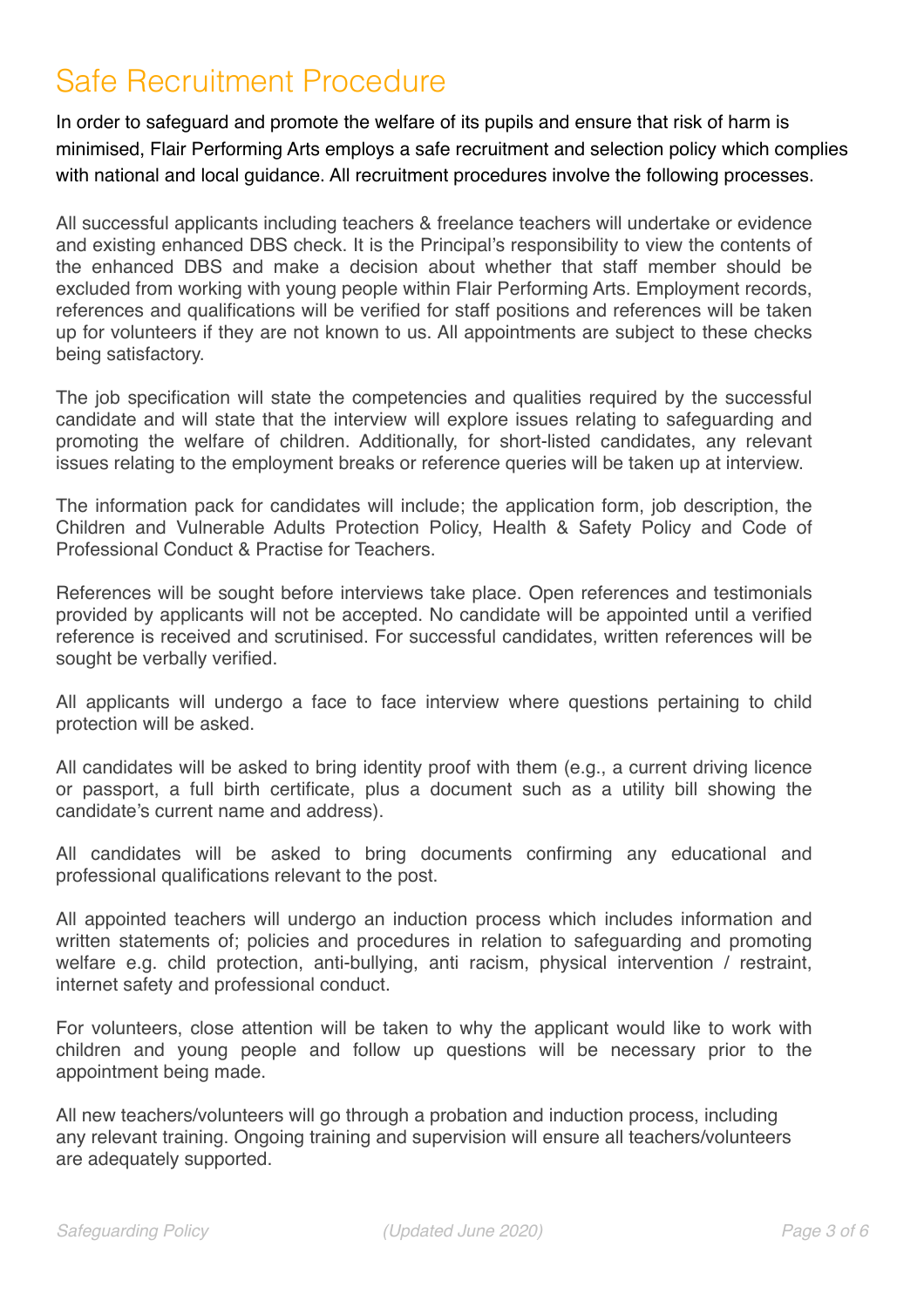# Child Abuse Guidance

The NSPCC has a written document which outlines the requirements for professionals reporting child abuse in the United Kingdom. To read this information see: [www.nspcc.org.uk/Inform/research/questions/reporting\\_child\\_abuse\\_wda74908.html](http://www.nspcc.org.uk/Inform/research/questions/reporting_child_abuse_wda74908.html)

The Department of Health website [www.doh.gov.uk](http://www.doh.gov.uk) contains a practical guide to the law relating to child protection, particularly The Protection of Children Act 1999. The site also provides a publication entitled: "What to do if you're worried a child is being abused". This publication has been developed to assist practitioners to safeguard and promote the welfare of children. It sets out the process for safeguarding children. It is aimed at those who come into contact with children and families in their everyday work.

# Photographing & Videoing Children

Taking Photographs or Videos of children are approved or declined by parents during the Flair Performing Arts sign up procedure. Teachers must check if written consent has been obtained from a parent, guardian or, if referring to school groups, relevant school authority before using them. They must seek the permission of the Principal before distributing digital material among members or posting material on Social Media. General group photographs may be used if no individual can be identified by reason of any attached data.

### Roles & Responsibilities For All Staff

These guidelines apply to:

- A situation involving children and young people up to age 18, whether or not accompanied by adults. We also recognise that vulnerable people of any age will benefit from similar safeguards. Wherever guidelines refer to children, this broader meaning applies.
- All staff, contractors, freelance staff, volunteers and consultants working within our organisation or on our premises. In the case of contractors and consultants it is incumbent upon the Principal, or other Designated Safety Officer to ensure that they are made aware of these guidelines.

These guidelines stipulate:

- Safety of participants and staff is of prime consideration at all times.
- All accidents involving anyone should be recorded in the organisation's accident book immediately or as soon as practicably possible.
- Staff are responsible for familiarising themselves with building/facility safety issues, such as, fire procedures, location of emergency exits, location of emergency telephones and first aid equipment.
- Staff are responsible for reporting suspected cases of child abuse to the named responsible person and/or agencies.
- Appropriate staff should have access to any parent consent/emergency consent forms for all children taking part in any activities (this information should be confidential).
- Staff should ensure that their activities start and end on time.
- Staff are expected to promote, demonstrate and incorporate the values of fair play, trust and ethics throughout their activities.
- Staff should ensure that they are adequately insured, to protect against claims of negligence, through their organisation or their own personal insurance if acting as a self employed agent.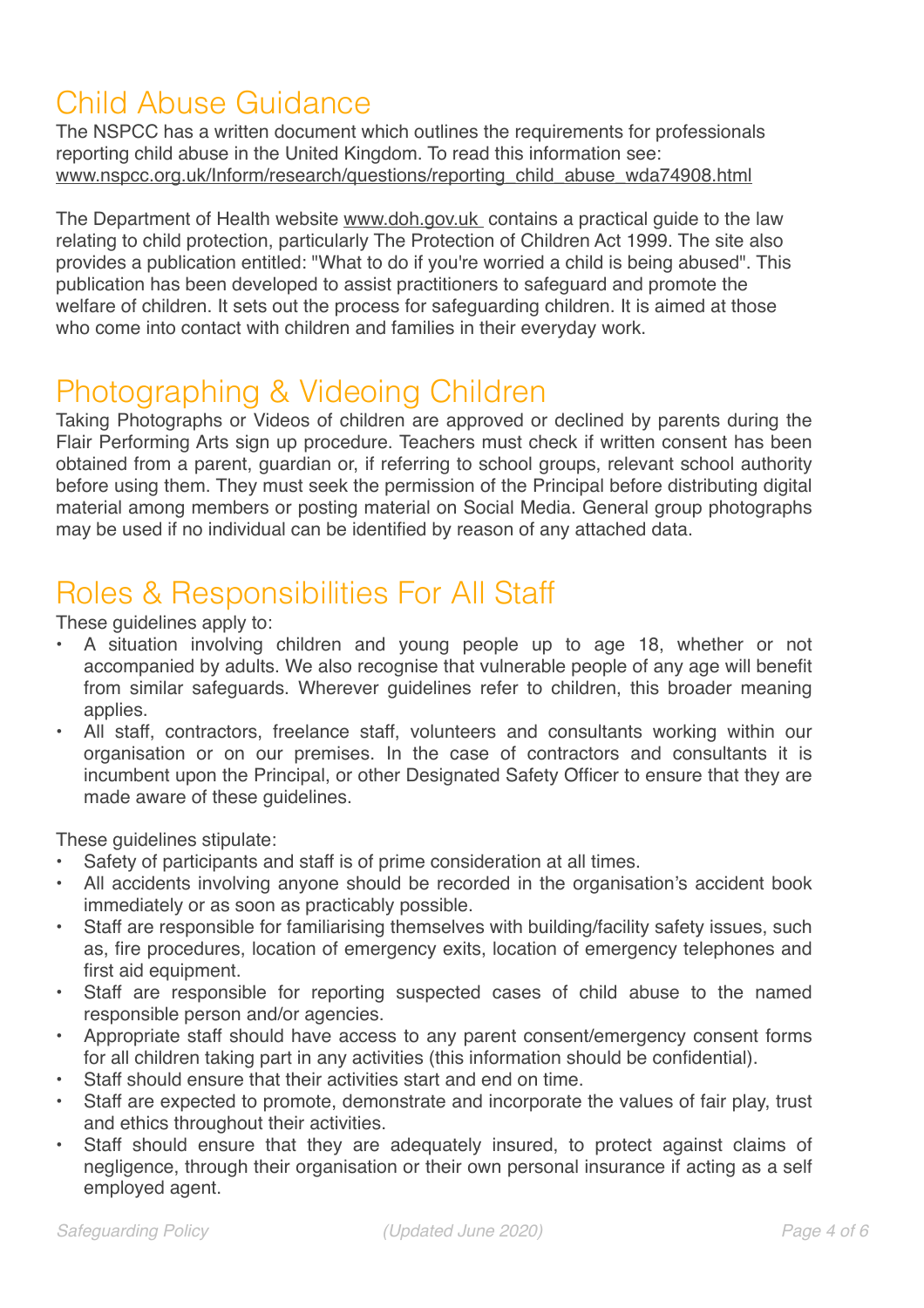# General Duties for All Teachers

In regard to the safety and welfare of children and similarly vulnerable people all staff are required to:

- Undergo an enhanced Disclosure and Barring Service Disclosure.
- Take all reasonable steps to protect children from hazards.
- Strictly observe the code of behaviour in this document.
- Take appropriate action if an accident occurs.
- Take all reasonable steps to prevent abuse of children in contact with anyone within the organisation.
- Report any incident or suspicion of abuse.

### First Aid

Depending on your judgment of the situation in an event of an accident, go to the scene immediately if possible and/or summon First Aid assistance and/or contact the emergency services. With children it can be hard to assess whether they have been injured or the extent of the seriousness of an injury. If you have any doubt about this, you should err on the side of caution and contact the emergency services. Even if a child is accompanied and you think an accident is not being treated seriously enough, get medical assistance on your own initiative if necessary. All accidents should be reported to Health and Safety Officer.

Unless there is good reason, First Aid should not be administered without the permission of the child's parent or accompanying adult. A child cannot give consent. If the parent is not at the premises, obtain their phone number and try and make contact. However, if a child is alone and seriously injured or unconscious, the situation will need to be dealt with immediately. If at all possible, treatment should only be given by a trained First Aider.

Provided this does not in itself put the child at risk, always try to administer First Aid with another adult present. Always tell the child exactly what you are doing and why.

Unless it is irrelevant, ask the child if they use medication (e.g. for asthma, diabetes, and epilepsy) or have any allergies. Some children have allergic reactions to stings.

For minor injuries, you may not offer any medication, including antiseptics or pills of any kind. If you have any doubts about helping someone to use their own medication, phone National Health Service Direct on 0845 4647 or the emergency services.

Any treatment should be as little as necessary without threatening the child's wellbeing. If a child comes to you for comfort because of a minor accident or fright, it is acceptable with the Code of Behaviour to hold their hand or put your arm around them. Just ensure:

- you know about any injury and do nothing to make it worse
- physical contact is what the child wants, and the kind of contact between you is appropriate to their age and stage of development
- you do your best to stay in sight of other adults

If a child needs a doctor or hospital, call the emergency services.

It is nearly always best to stay with them and wait for the ambulance. You should only take the risk of bringing in the child yourself if the emergency services ask you to do so because of exceptional circumstances.